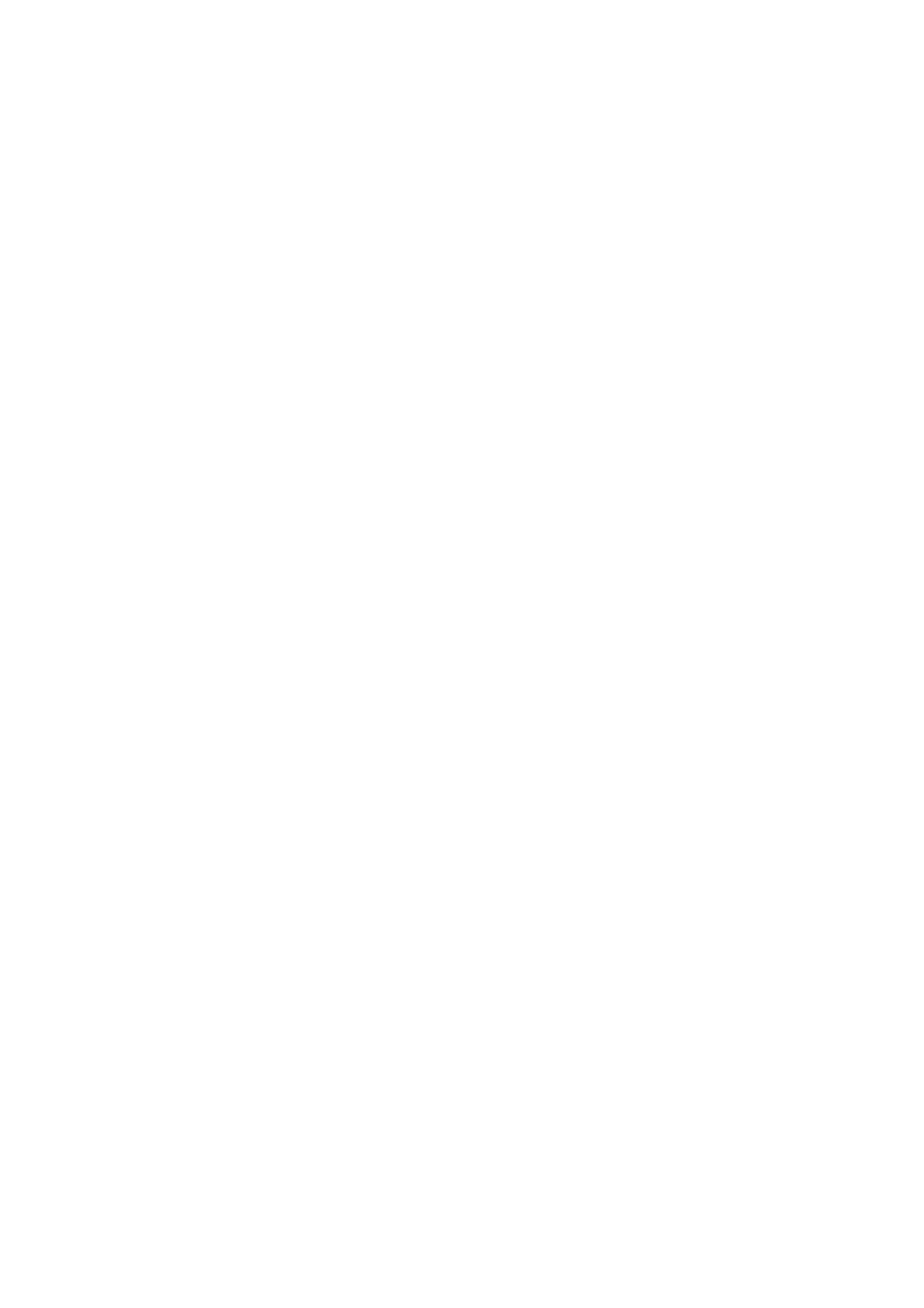# **Introduction**

# **The Public Interest Advocacy Centre**

The Public Interest Advocacy Centre (PIAC) is an independent, non-profit law and policy organisation that works for a fair, just and democratic society, empowering citizens, consumers and communities by taking strategic action on public interest issues.

PIAC identifies public interest issues and, where possible and appropriate, works co-operatively with other organisations to advocate for individuals and groups affected. PIAC seeks to:

- expose and redress unjust or unsafe practices, deficient laws or policies;
- promote accountable, transparent and responsive government;
- encourage, influence and inform public debate on issues affecting legal and democratic rights;
- promote the development of law that reflects the public interest;
- develop and assist community organisations with a public interest focus to pursue the interests of the communities they represent;
- develop models to respond to unmet legal need; and
- maintain an effective and sustainable organisation.

Established in July 1982 as an initiative of the Law Foundation of New South Wales, with support from the NSW Legal Aid Commission, PIAC was the first, and remains the only broadly based public interest legal centre in Australia. Financial support for PIAC comes primarily from the NSW Public Purpose Fund and the Commonwealth and State Community Legal Services Program. PIAC also receives funding from the NSW Government Department of Water and Energy for its work on utilities, and from Allens Arthur Robinson for its Indigenous Justice Program. PIAC also generates income from project and case grants, seminars, consultancy fees, donations and recovery of costs in legal actions.

# **PIAC's work on Health Consumer Rights and Safety**

PIAC has undertaken a considerable amount of work on patient and health care rights over its 27 years of operation. Much of this work has focussed on patient safety, complaints and investigation processes and the development of an Australian Health Consumers' Charter.<sup>1</sup>

PIAC was central to the consultation process leading to the enactment of the Health Care Complaints Act 1993 (NSW). PIAC also provided legal representation in the New South Wales Royal Commission into Deep Sleep Therapy (the Chelmsford Royal Commission) and was involved in related processes dealing with the specific issues at the Chelmsford Hospital, but also more broadly, about the handling of serious complaints about medical practice in NSW.

In the past six months, PIAC has made submissions to several health complaint related inquiries, including a response to the Consultation Paper on Proposed arrangements for handling complaints and dealing with

See, for example, Carol Berry and Robin Banks, A tool for healthcare improvement: Comment on the Draft National Patient Charter of Rights (2008) Public Interest Advocacy Centre <http://www.piac.asn.au/publications/pubs/sub2008030\_20080307.html> at 28 August 2009.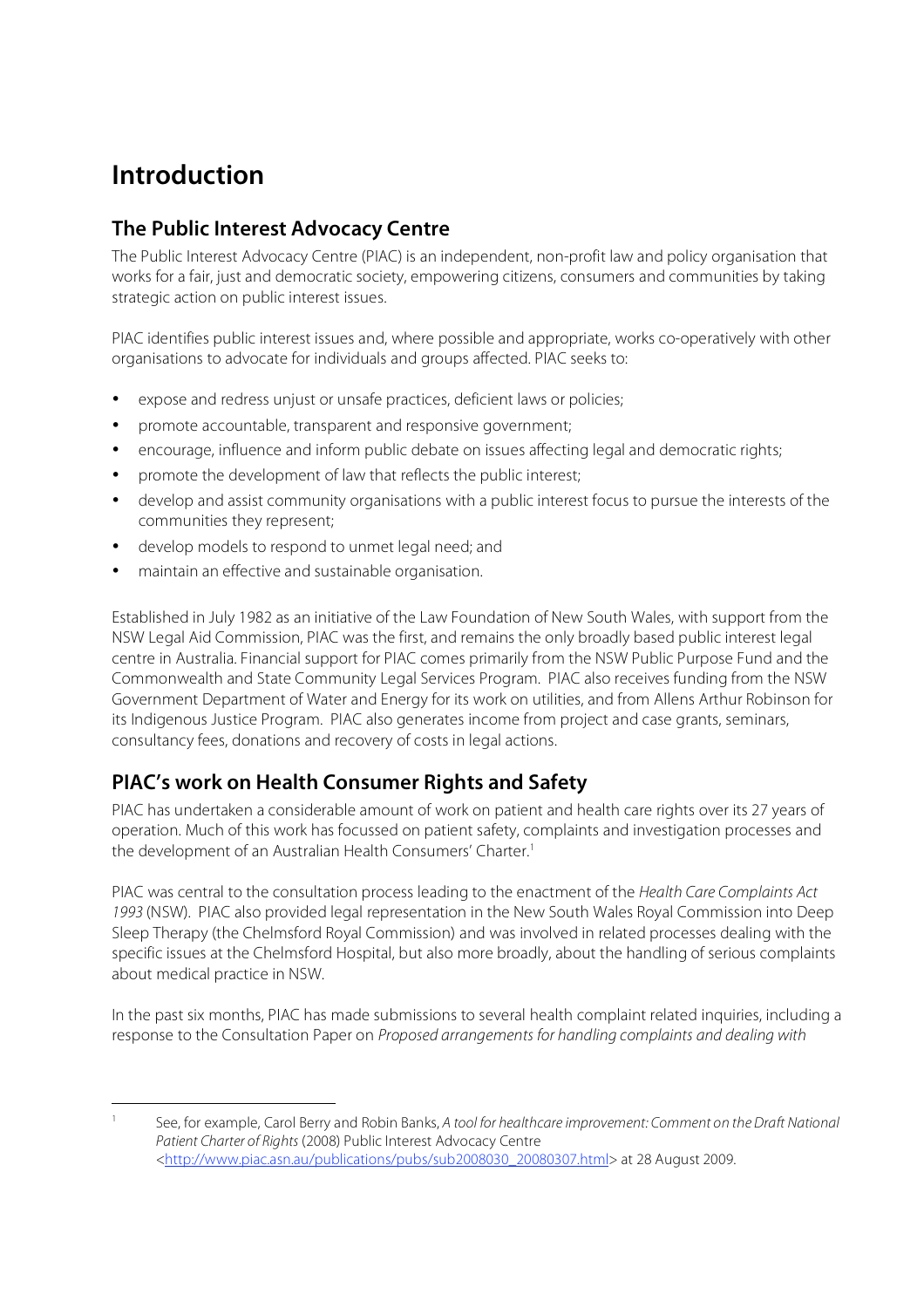performance, health and conduct matters<sup>2</sup>, a submission to the Senate Community Affairs Committee Inquiry into the National Registration Scheme for health practitioners<sup>3</sup>, and comment on the exposure draft of the Health Practitioner Regulation developed in response to the Senate Inquiry.<sup>4</sup>

# **PIAC's response to the Terms of Reference**

PIAC welcomes the opportunity to contribute to the review and evaluation of the Aged Care Complaints Investigation Scheme (CIS). PIAC notes the list of issues and questions in the Consultation Paper on which the review seeks interested parties to focus. In this submission, PIAC responds to the issues that are most relevant to consumers, from a consumer perspective, that is:

What can the CIS do better to meet the needs and expectations of residents, their families and aged care service providers?<sup>5</sup>

PIAC bases its comments on a framework it has applied in response to similar inquiries, as described above. The framework provides a list of principles by which the current scheme can be assessed. The premise of the principles and subsequent analysis is that the primary goal of the complaint system is to protect aged care consumers from providers that deliver services in a way that is unethical or harmful to the resident. In this submission, PIAC identifies improvements that establish roles for the CIS and provide practical outcomes for consumers.

The Consultation Paper states that 9000 complaints<sup>6</sup>, amounting to over one-third of complaints to the CIS, were not acted upon.<sup>7</sup> This indicates that the CIS is either not assisting aged care consumers and their carers in understanding the role of the CIS( resulting in misdirected complaints). or the criteria for investigating a complaint is too restrictive.

In managing and establishing a complaints framework for an aged population group, the circumstances of residents of aged care services and their family carers should inform the framework and the administration of complaint processes. Unlike other health services, where the consumer has a choice of health provider, the resident in aged care may be in contact with an alleged abuser or neglectful service every day, all day. The resident is very unlikely to have the capacity to move to another facility, even if one is available. In these circumstances, complaint processes need be administered in a flexible way that supports and protects aged care consumers and their family carers.

# **Principles of good complaint management**

PIAC submits that the Aged Care Complaints Investigation Scheme (CIS) should comply with the following principles:

2 • Public Interest Advocacy Centre • Consumer protection: submission on the Aged Care Complaints Investigation Scheme

<sup>&</sup>lt;sup>2</sup> Peter Dodd, Maintaining consumer focus in health complaints: the key to national best practice (2008) Public Interest Advocacy Centre <http://www.piac.asn.au/publications/pubs/sub2008112\_20081124.html> at 28 August 2009.

<sup>&</sup>lt;sup>3</sup> Peter Dodd, Enhancing the rights-based approach to health care complaints in NSW (2008) Public Interest Advocacy Centre <http://www.piac.asn.au/publications/pubs/sub2008121\_20081212.html> at 28 August 2009.

<sup>4</sup> Peter Dodd, Putting healthcare rights to work (2009) Public Interest Advocacy Centre <http://www.piac.asn.au/publications/pubs/sub2009071\_20090717.html> at 28 August 2009.

<sup>5</sup> Department of Health and Ageing, Consultation Paper Aged Care Complaints Investigation Scheme (2009).

 $\frac{6}{7}$  Ibid 3.

For comparison, the NSW Health Care Complaints Commission (HCCC) reports that 26 percent do not proceed to resolution: HCCC, Annual Report 2007-2008, (2008) 121.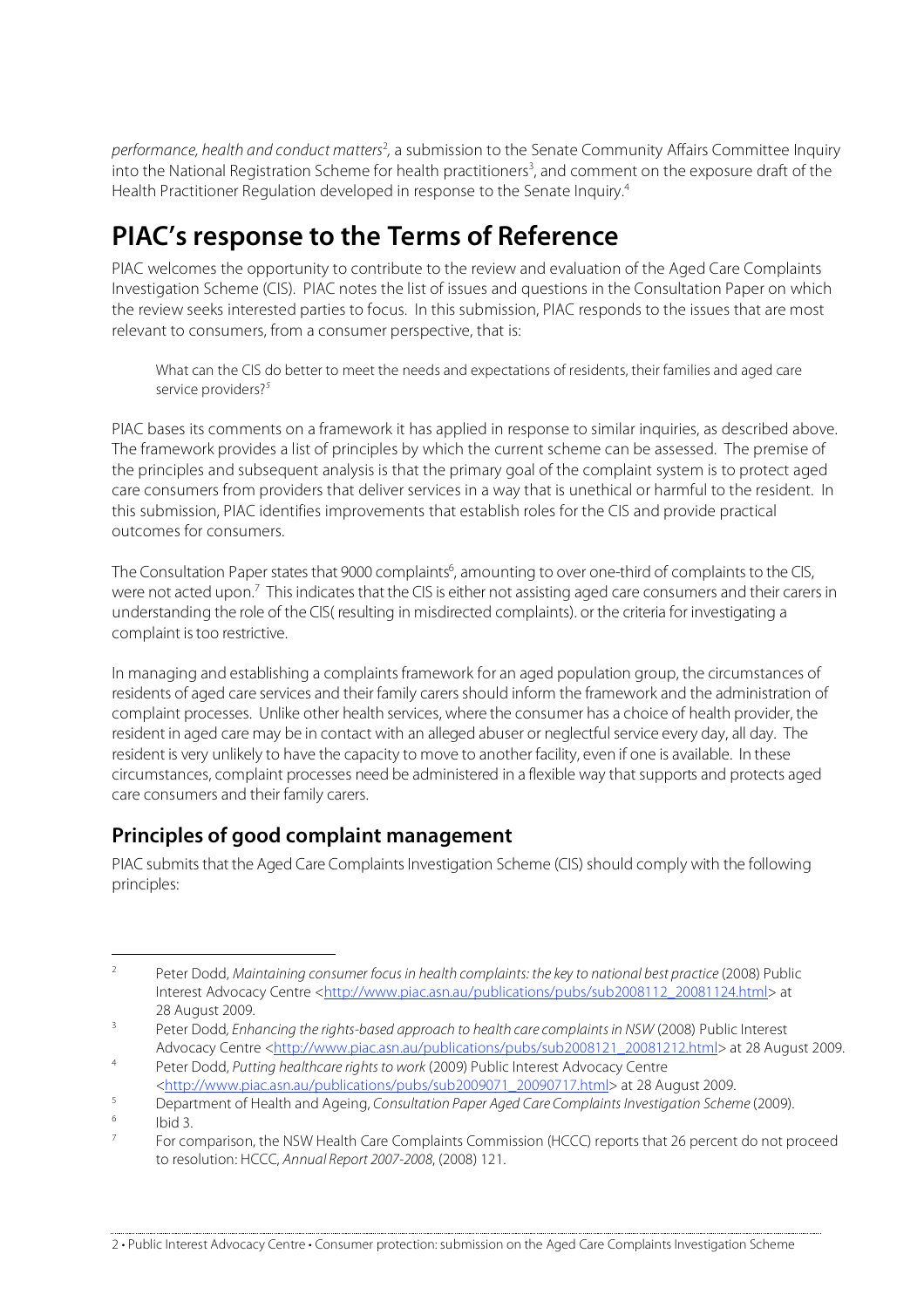- **Transparency and accountability:** that any organisation or authority that affects the rights of individuals should have clearly defined powers and be accountable.
- **Separation of powers:** that there is a clear separation between the role of regulation of accreditation and standard-setting matters; the purchaser of services; and the role of assessment, investigation and prosecution of disciplinary and performance matters.
- **Independence, expertise and timeliness:** that investigation and prosecution should be carried out by an independent body that employs dedicated officers to carry out these tasks in a timely manner.
- **Free from perceived bias:** that there should be no potential for perception by consumers that the system is structured so that the service providers can protect their organisations and personnel at the expense of protecting the public interest and consumer safety.
- **Procedurally fair, open and transparent:** that the processes to determine serious matters of abuse and neglect should comply with the rules of procedural fairness and be conducted in an open and transparent manner. Written reasons should be provided for all decisions. Hearings should be open unless there is a compelling reason for them not to be. All parties including the complainant should have a right to request a review of a decision, which should be conducted at arms length from the original decisionmaker.

These principles are to some extent embodied in the current Investigation Scheme. PIAC maintains that where a scheme embodies these principles, the positive characteristics of the scheme should be maintained or strengthened. Residents and their friends and family should not be subject to a reduction in the protection of their rights.

The following section examines the strengths and weaknesses of the CIS, as assessed against the principles set out above.

# **1. Transparency and accountability**

The strengths of the current arrangements include the right of consumers to approach the Commonwealth Ombudsman for a review of complaint handling, and the CIS public reporting of statistical information about complaints.

Accountability of the CIS could be improved by:

- more extensive public reporting of results, including the naming of providers and a description of breaches;
- placing the scheme under the oversight of a Joint Parliamentary Committee; and
- statutory requirements to provide feedback to complainants with detailed reasons for decisions.

# **2. Separation of powers**

A positive aspect of the CIS is that it is not formally linked to the Aged Care Standards and Accreditation Agency (the Accreditation Agency). The role of the Accreditation Agency is to improve performance outcomes and not to police Departmental rules.

However, the CIS refers complaints to the Accreditation Agency if the complaint identifies a systemic problem that can be acted on. The conditions and arrangements for referral of information to the Accreditation Agency should be standardised rather than the current ad hoc arrangement. Referral to the Accreditation Agency should not replace the investigation of a complaint and a recommendation to a service provider to rectify a problem.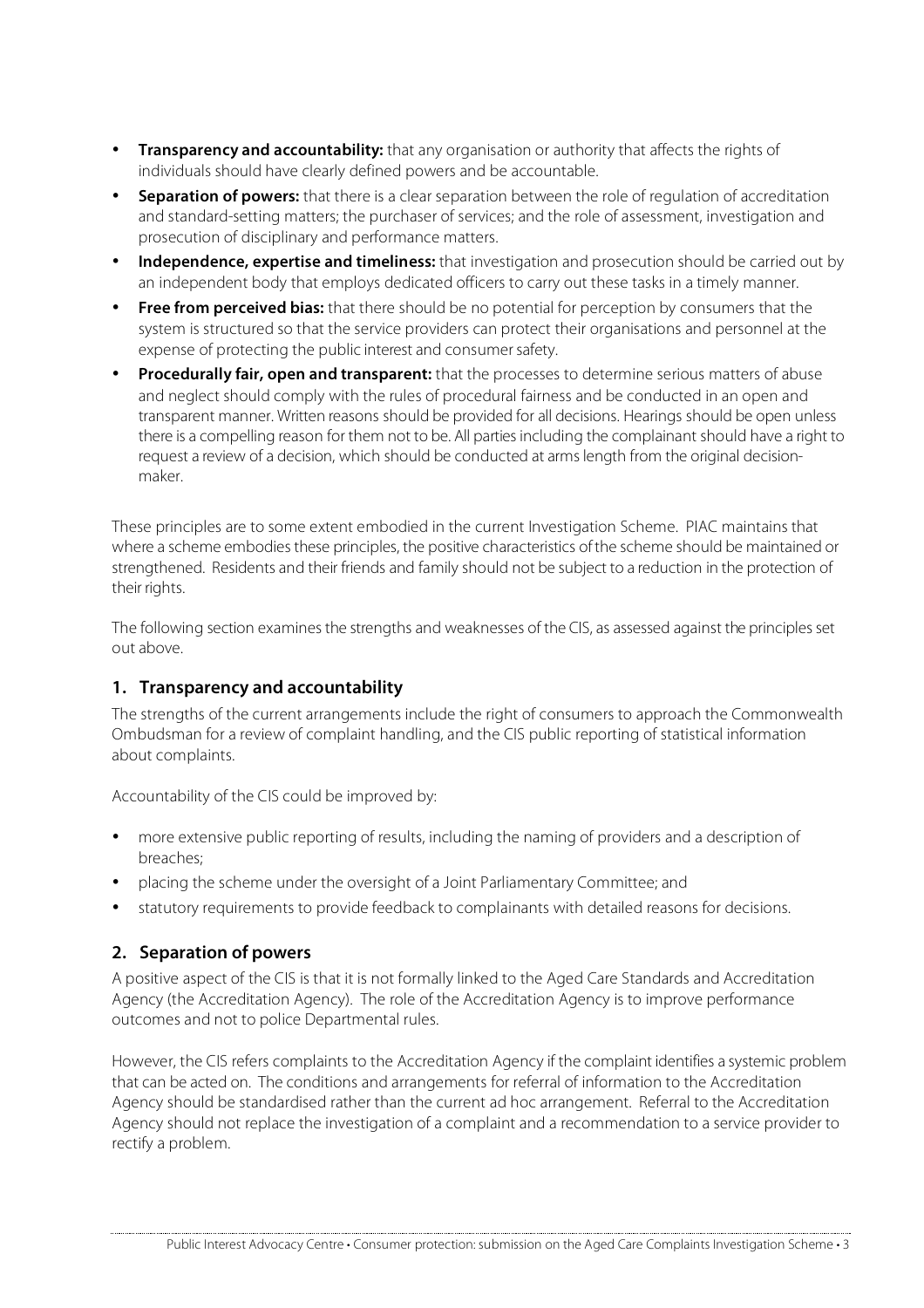De-identified information about the nature and number of complaints can be useful for the service provider and the Accreditation Agency to identify areas of improvement through the accreditation review process. This information could include data from the large number of complaints that are not investigated, which (based on 2007 data) amounts to nearly 40 percent of complaints to CIS<sup>8</sup>. Complaints that are not 'in scope' can still be a useful source of information for service providers wishing to improve their service.

# **3. Independence, expertise and timeliness**

### **Independence**

A significant weakness of the current CIS is the lack of independence of the agency from the Department of Health and Ageing (the Department), and the veto that the Department has over decisions reviewed by the Aged Care Commissioner (the Commissioner). Currently, the Department can confirm, vary, set aside or substitute a decision of the Aged Care Commissioner. PIAC recommends that the CIS should be a statutory body, independent from the Department, and that the Commissioner's decisions should be binding.

The powers of the Commissioner and the CIS should be strengthened to allow them to undertake or direct broader investigations, inquiries and reviews. Investigations of systemic issues or trends could be initiated where information from research studies, statistical information about complaints, or information from the media or public identify trends or recurrent concerns about particular providers or processes. The CIS should also have the power to undertake an investigation without naming an individual victim.

The CIS should be funded to undertake public information campaigns about the service processes and how to engage in the complaint processes. Relying on service providers to issue written brochures at the time a carer is in crisis and placing their friend or relative with a provider may meet procedural requirements for accreditation, but it does not achieve the outcome of ensuring residents and carers are aware of the complaint process. Such information needs to be delivered in an appropriate form and circumstance that ensure the information can be accessed and understood by consumers and carers.

# **Expertise**

The model leaves the crucial decision of whether to investigate a complaint or not, and the initial assessment of a complaint, to dedicated trained officers. The areas listed in the Consultation Paper<sup>9</sup> as aspects of training are encouraging, but could be complemented by ensuring officers have skills that support resolution of complaints with parties to avert the escalation of a complaint, and a knowledge of medical systems and legal frameworks within each State and Territory. Drawing on a workforce beyond nursing through seeking staff with backgrounds in policing and the law would also provide a stronger skills base for the organisation.

#### **Timeliness**

Time limits should be mandated on the initial assessment and for each stage of the investigation of complaints.

# **4. Free from perceived bias**

It is important that complainants perceive the CIS as independent from the aged care industry; otherwise consumers will be reluctant to use the scheme. This is difficult to achieve when the role of the Department is so closely connected with the industry. The Department selects and funds providers, encourages organisations to establish services, and has an ongoing relationship as the funding body.

4 • Public Interest Advocacy Centre • Consumer protection: submission on the Aged Care Complaints Investigation Scheme

<sup>&</sup>lt;sup>8</sup> Department of Health and Ageing, above n 5, 3.

Ibid 13.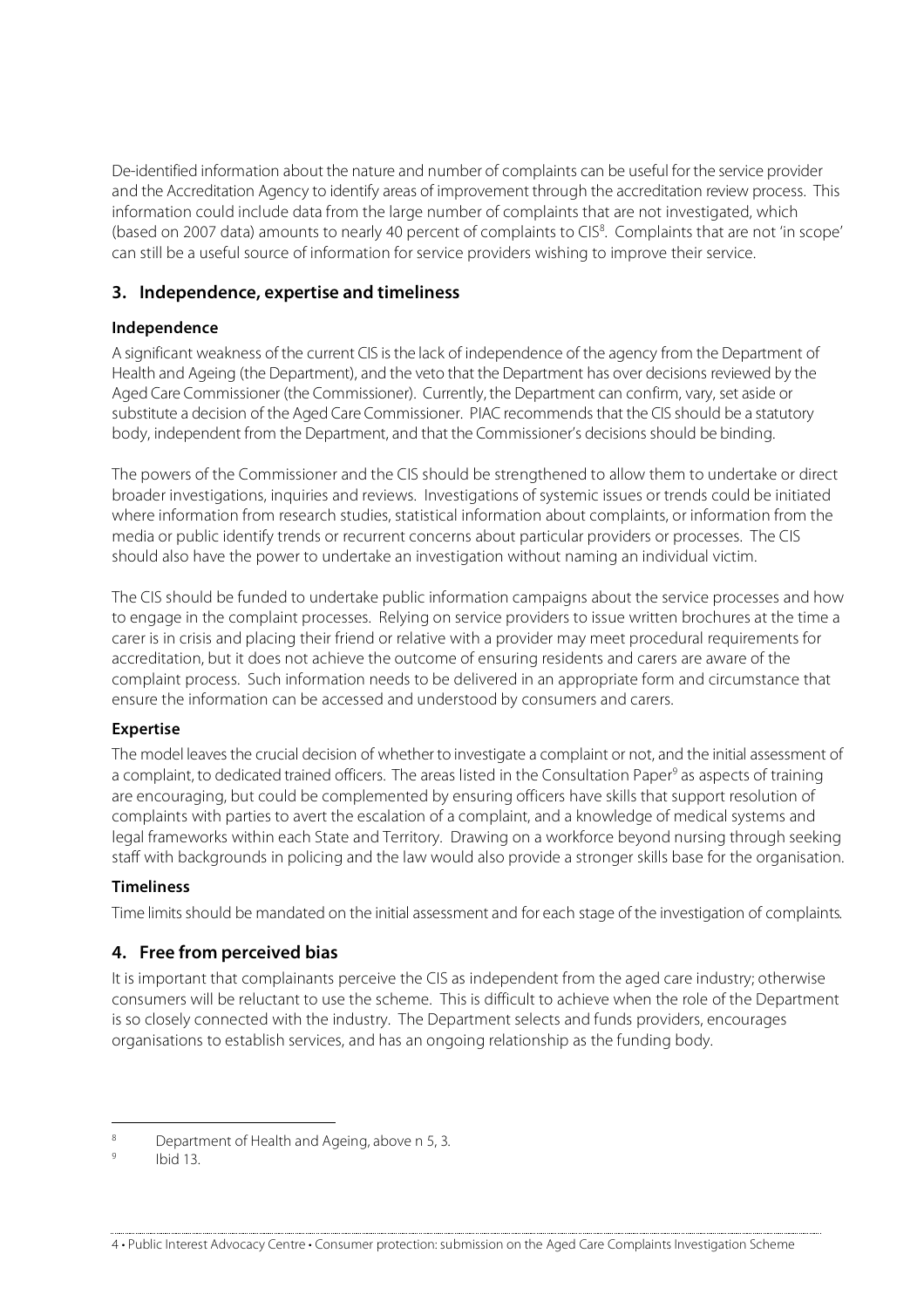In a capital-intensive service such as residential care, it is unlikely that the Department would welcome withdrawing licenses for beds from long-established services or even temporary closures. If services were to close due to poor service, the Department would experience difficulty finding alternative places. The Department could also face criticism of its decision to award licenses to a provider later found to be delivering poor service to such an extent that serious intervention is required.

Consumers of aged care services are not in a market place where they can exercise a great deal of choice; particularly those in need of a high-care bed. They have limited choice of providers since government controls the number of beds and their location; in effect, the Department removes control from the consumer by purchasing aged-care services on behalf of consumers in need of aged care. High demand for beds also means no or very little competition and choice for consumers dissatisfied with a service.

The general public needs confidence that decisions are made on behalf of residents and not industry, which is difficult when the CIS is not independent from the Department of Health and Ageing.

# **5. Procedurally fair and open**

### **Form of complaints**

The current provisions allowing oral and written complaints, as well as anonymous complaints, and maintaining confidentiality, should remain. These provisions enable the right to complain, particularly for consumers who lack capacity to resolve their complaints through local mechanisms. The flexibility of these arrangements is necessary, given the vulnerability of consumers who remain in the care of the service provider while the complaint is investigated.

### **Communicating investigation outcomes**

The CIS currently provides a written response to complainants, and to the service provider, to advise the results of the investigation. A full description as to how the issues the consumer raised were dealt with provides guidance to practitioners, industry staff and managers to improve their level of service. The option of not informing the service provider of a complaint at the initial stages of investigation is also welcome, given the vulnerability of the client group.

This positive aspect of the CIS could be improved by mandating written responses that:

- provide written information at each stage of the investigation;
- give detailed reasons for the final decision; and
- set out the circumstances where the provision of a written response can be denied or deferred. This is preferable to the use of terms such as 'seek' to give written advice.

#### **Consumer advocates**

Resources should be available to provide consumers (and family carers) with access to assistance from advocates and legal advice. This helps to balance the relationship with a service provider who has access to legal resources and other professionals to help prepare their case.

# **Protecting complainants**

Complainants should receive protection from intimidation (or other forms of victimisation) by the subjects of the complaint or other parties. The CIS should have the power to recommend sanctions or prosecution against anyone who intimidates a complainant. Consumers often, especially where the relationship is ongoing as in aged care, are reluctant to lodge a complaint against a provider because of fear of adverse treatment or retribution. Consumers will be even more reluctant to complain if there is no sanction imposed in respect of such retribution and/or intimidation.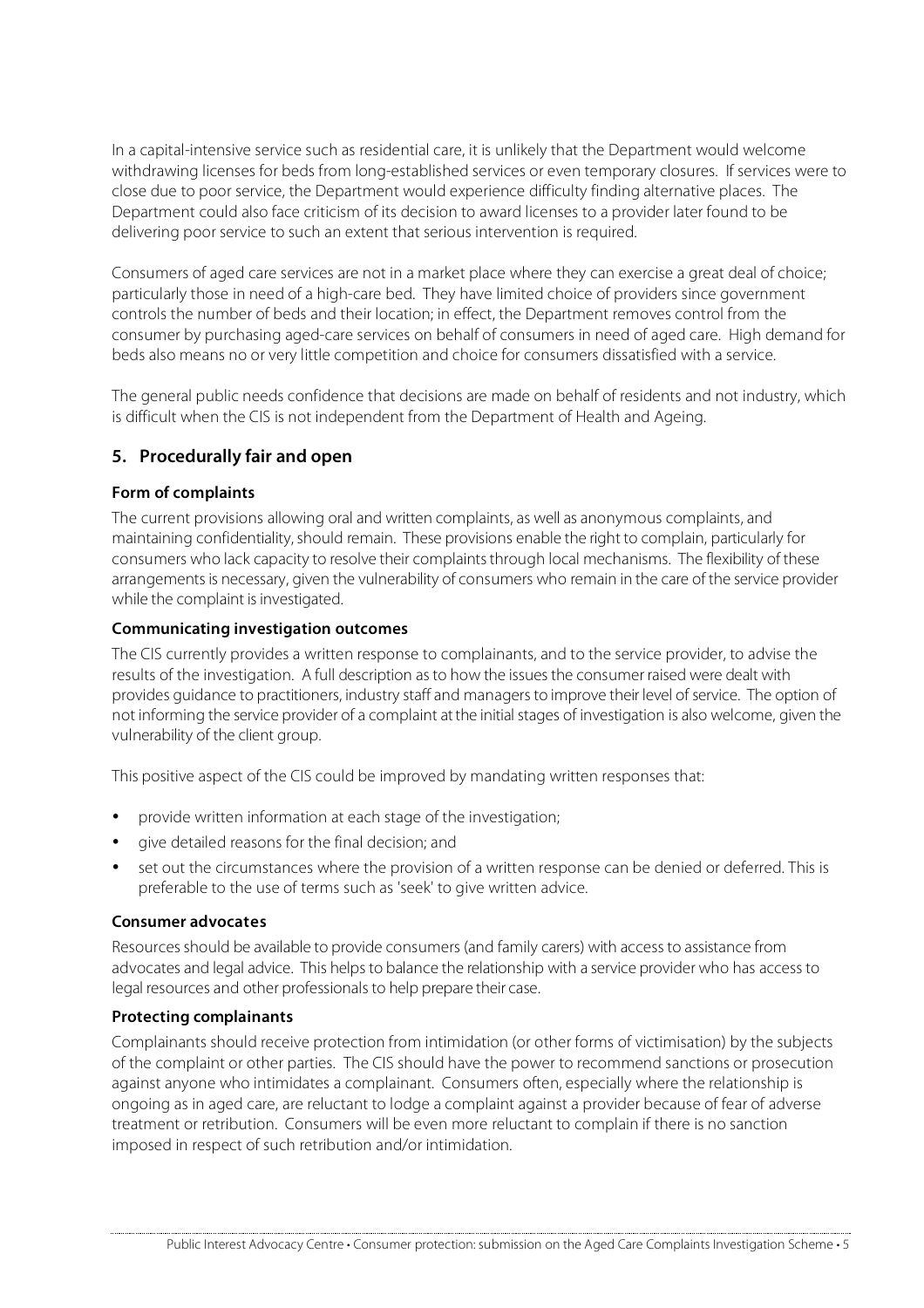# **Acceptance of complaints**

It is of concern that nearly 40 percent<sup>10</sup> of complaints made to the CIS are rejected and not investigated. Changes to improve initial management of complaints include:

- public information campaign to encourage appropriate direction of complaints, that explains the purpose of the CIS;
- acceptance of complaints about incidents that occurred up to five years prior, or at least an ability to apply for an extension of time. The current rejection of complaints that relate to matters more than one year old is unwarranted given the vulnerability of the client group. Time limits on complaints can be problematic when controversies become public and serious abuses came to light years after they occurred. In such circumstances, the CIS may wish to investigate past related abuses. While it is vital to ensure that the subject of a complaint can adequately respond despite the passage of time, a fixed time limit, such as one year, is unnecessarily burdensome on consumers.

# **Review process**

Fourteen days to lodge an application to examine a decision is not sufficient and is out of step with common practice. A minimum of 28 days should be allowed for lodgment of a request for review of decisions.

All relevant parties, including notifers, complainants and industry, should have a right to seek a review after every significant decision.

# **Conclusion**

The current CIS has several positive aspects, including the flexibility to accept complaints in any form, and from any person; and the ability to keep the identity of the complainant confidential. The major concern about the CIS is that the body is not an independent statutory body and the Aged Care Commissioner lacks powers to ensure recommendations are binding.

PIAC submits that the following changes are required to meet the best practice model for complainthandling processes:

- 1. an independent statutory body is responsible for the initial assessment of notifications/complaints, the conduct of investigations and the prosecution of disciplinary and serious performance matters;
- 2. the accredititation agency and the setting and maintenance of standards remain separate;
- 3. the CIS and the Aged Care Commissioner have the power to make binding decisions and not be overruled by the Department of Health and Ageing.

PIAC is concerned that there is not enough flexibility in the CIS to allow it to undertake resolution of complaints that do not warrant an investigation but require immediate attention, even if they are out of scope or older than 12 months. The large percentage of complaints that fall within this category also indicates a lack of awareness among those accommodated with, working in and caring for older people in the industry.

While major reform is required to establish independence there are several changes that could be made to the scheme that are relatively simple to achieve, but will improve the practice of the CIS, particularly by establishing timeframes, improving written reports and changing time limitations for submission of complaints and reviews.

6 • Public Interest Advocacy Centre • Consumer protection: submission on the Aged Care Complaints Investigation Scheme

 $10$  Ibid 3.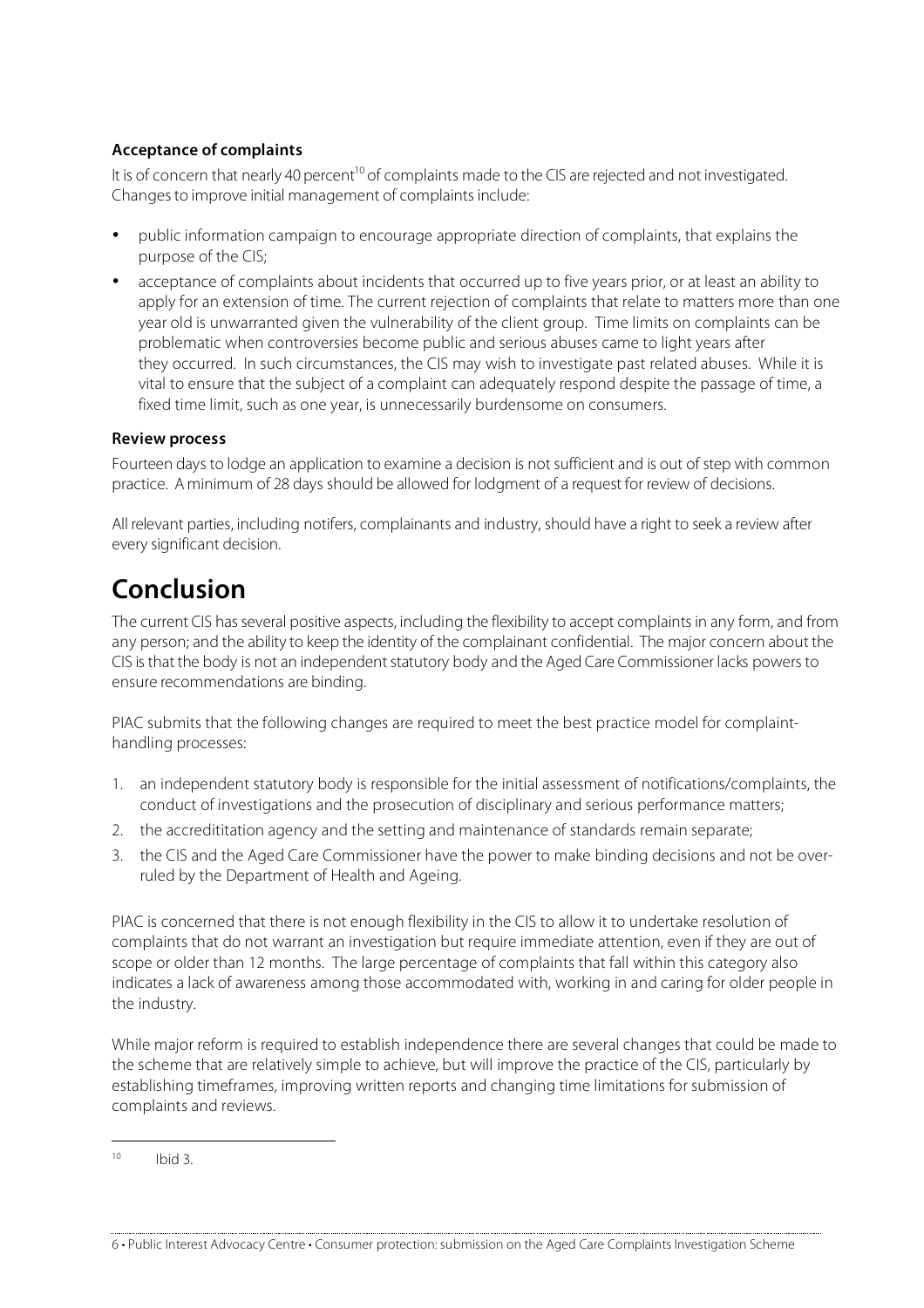# **Recommendations**

### **Recommendation 1: Transparency and accountability**

That the Aged Care Compliant Investigation Scheme:

- a) make statistical data about complaints, including a description of the type of breaches and the naming of service providers, available to the public on a quarterly basis;
- b) report to a Joint Parliamentary Committee;
- c) have its statutory requirements strengthened to ensure it provides feedback to complainants with detailed reasons for decisions.

### **Recommendation 2: Create an independent organisation**

That the Aged Care Compliant Investigation Scheme:

- a) legislation be amended to create a statutory body independent from the Department of Health and Aged Care;
- b) be granted powers that ensure that review decisions of the Aged Care Commissioner are binding and not able to be overturned by the Department of Health and Aged Care;
- c) be granted powers to allow it to undertake or direct broader investigations, inquiries and reviews;
- d) is provided with sufficient funds to undertake public information campaigns about the scheme; and how to engage in the complaint processes.

### **Recommendation 3: Expertise**

That the Aged Care Compliant Investigation Scheme improve training of CIS staff by including modules on helping complainants resolve complaints that will not be investigated by the CIS; and to improve their knowledge of medical systems and legal frameworks within each state and territory.

# **Recommendation 4: Timeliness**

That the Aged Care Compliant Investigation Scheme meets mandatory time limits for initial assessments and each stage of the investigation of complaints.

# **Recommendation 5: Form of complaints**

That the Aged Care Compliant Investigation Scheme maintains the current provisions of allowing investigation of complaints:

- a) that are communicated orally or in writing;
- b) that are anonymous; and/or
- c) where the complainant wishes his/her details to remain confidential.

# **Recommendation 6: Communicating investigation outcomes**

That the Aged Care Compliant Investigation Scheme:

- a) must provide written responses, including a full description as to how the issues raised were dealt with, to the complainant and the service provider;
- b) must provide written responses to the complainant at each stage of the investigation, including detailed reasons for decisions;
- c) formalise the circumstances where the right to a written response can be denied or deferred.